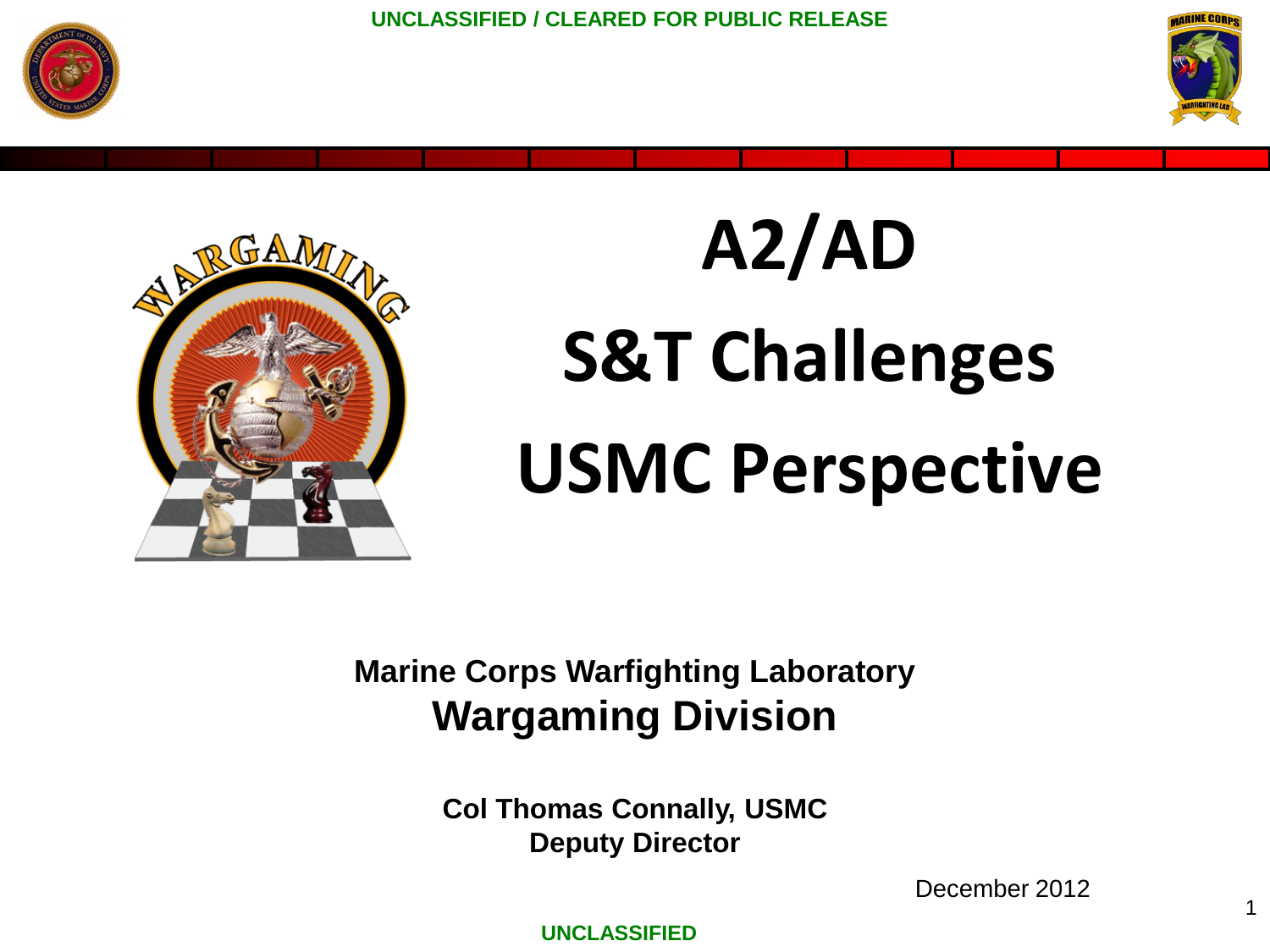

### Future Security Environment



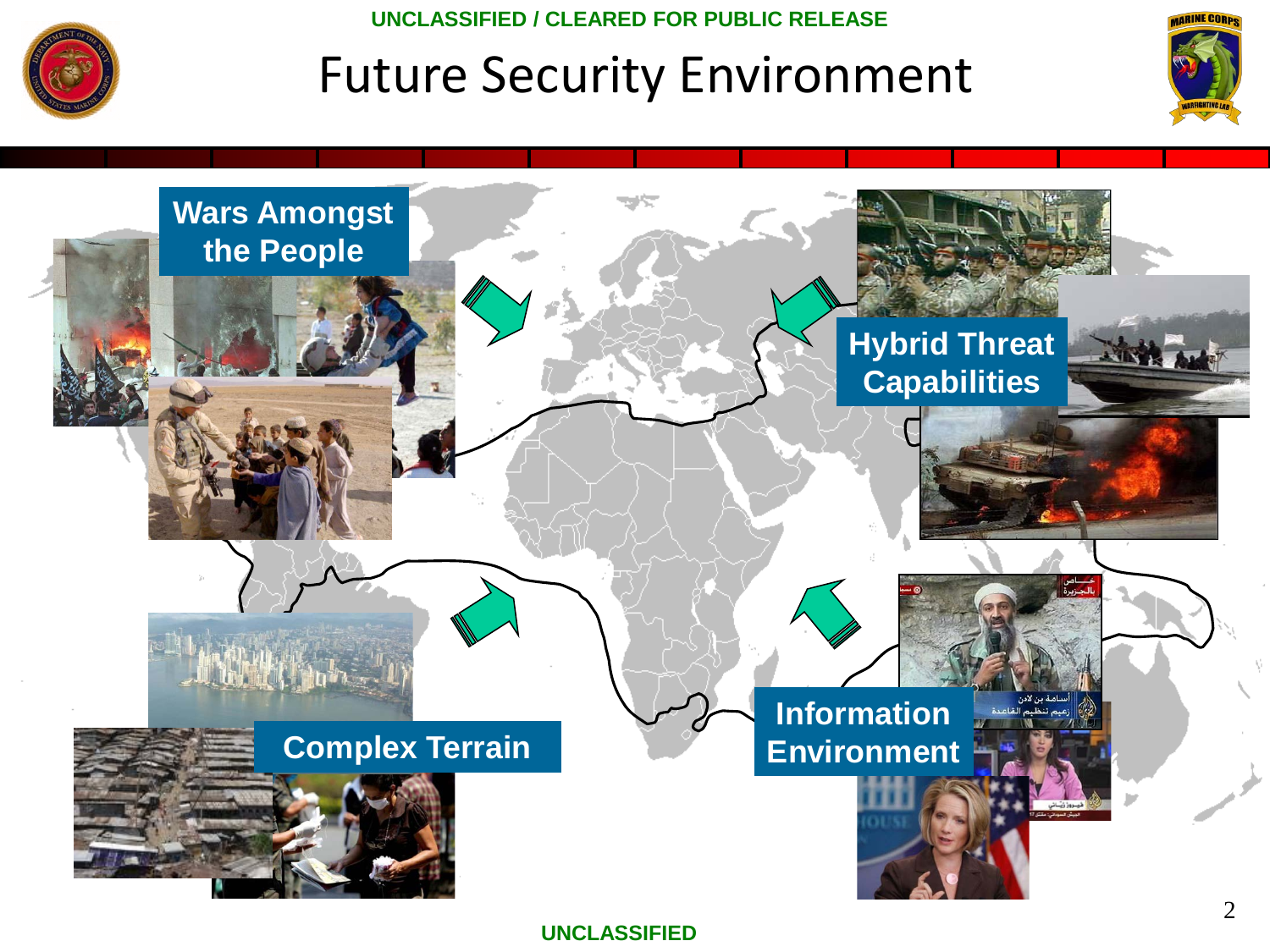

### **UNCLASSIFIED / CLEARED FOR PUBLIC RELEASE** The Military Problem …





#### **UNCLASSIFIED**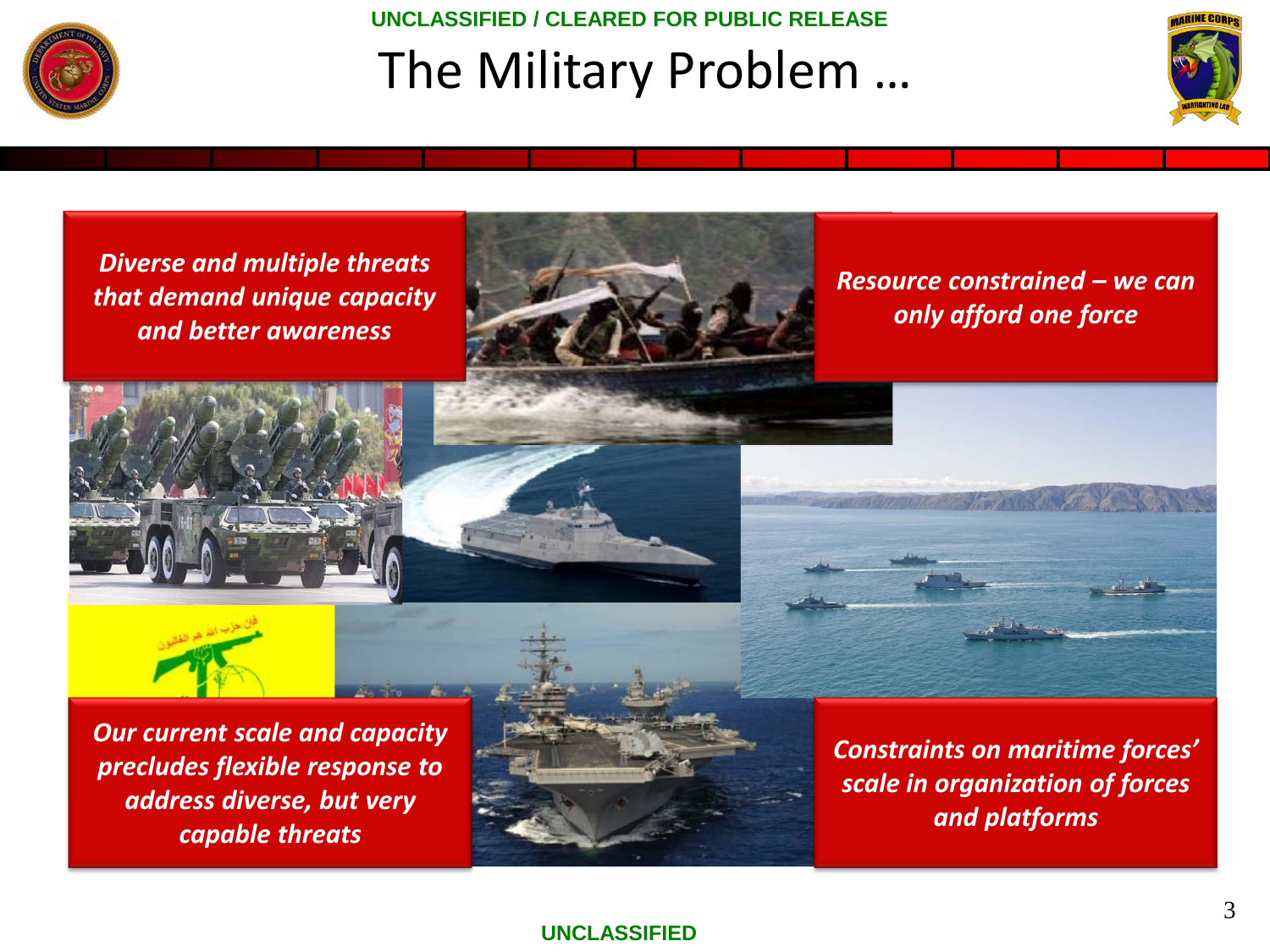

### Operational Battlespace





**ASB + JCEO + SINGLE NAVAL BATTLE + FORCE STRUCTURE = The future of maritime operations** 

**UNCLASSIFIED**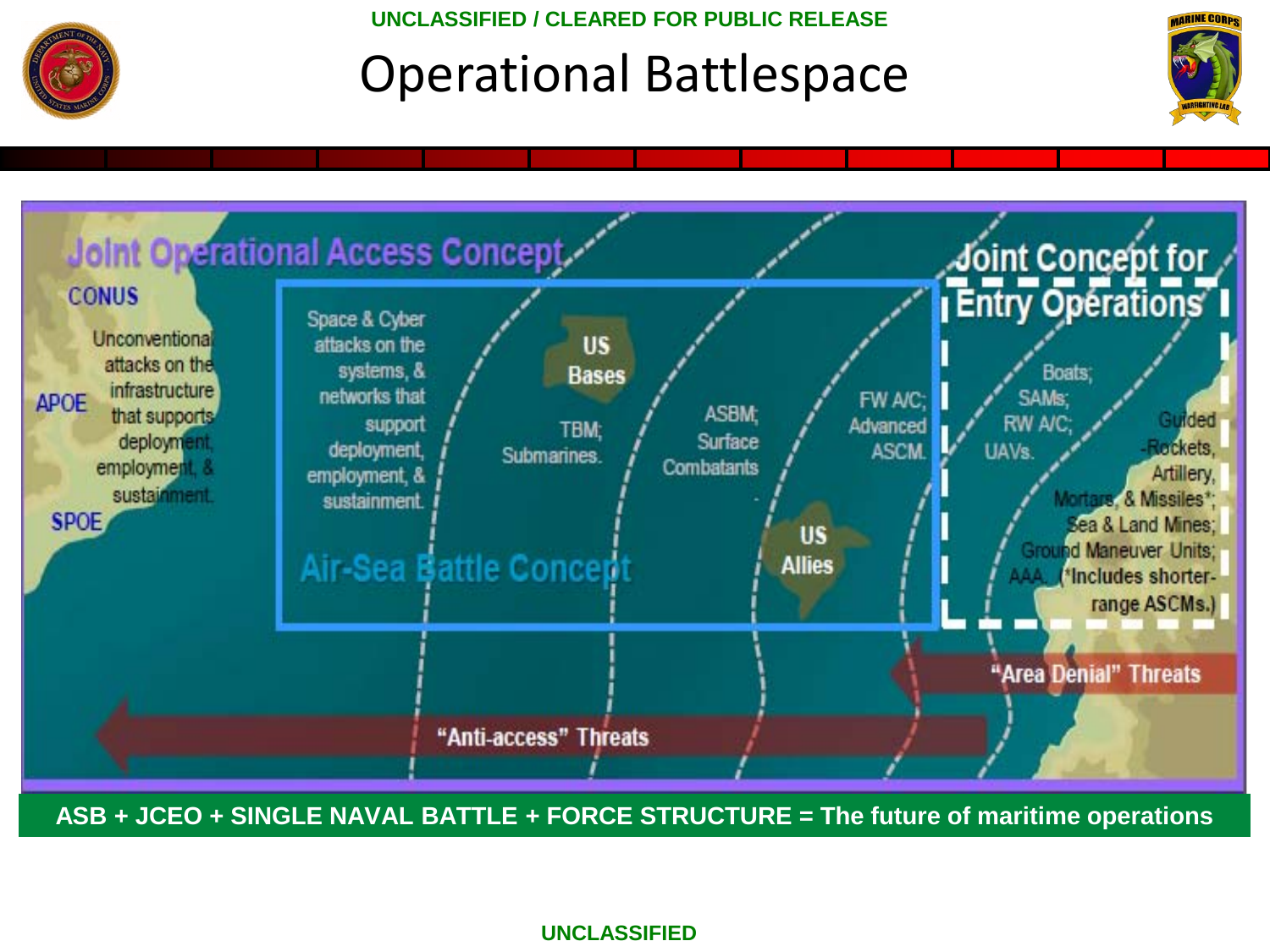

### … A Potential Solution